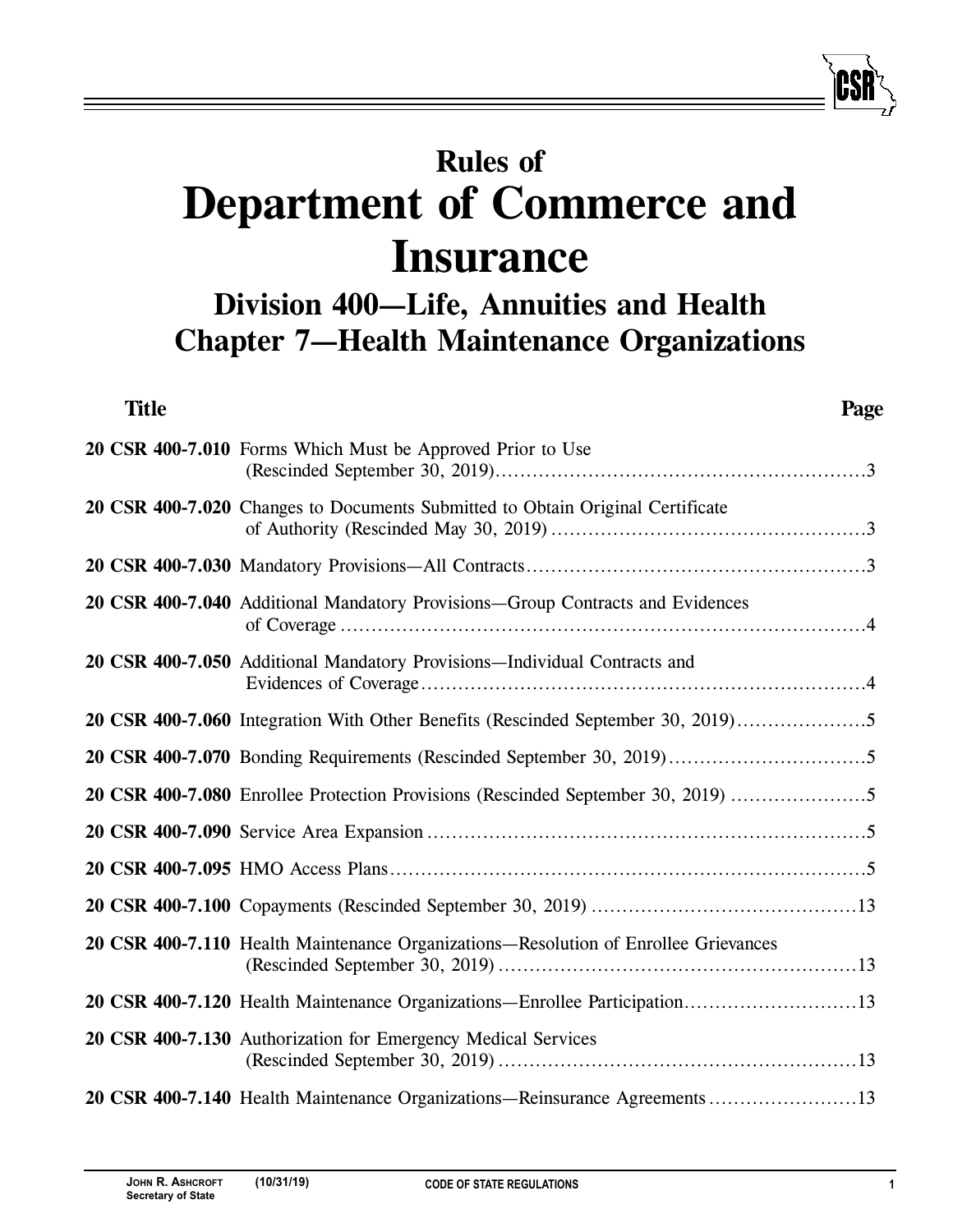

| 20 CSR 400-7.150 Health Maintenance Organizations—Disenrollments                                                           |
|----------------------------------------------------------------------------------------------------------------------------|
| 20 CSR 400-7.160 Multiple Names Prohibited (Rescinded September 30, 2019)14                                                |
| 20 CSR 400-7.170 Distribution of Written Disclosure Information                                                            |
|                                                                                                                            |
| 20 CSR 400-7.200 Provider Selection Standards (Rescinded September 30, 2019)14                                             |
| 20 CSR 400-7.300 Evidence Required to Prove Criteria for Designation as<br>Community-Based Health Maintenance Organization |
| 20 CSR 400-7.400 Pharmacies and Prescription Drugs (Rescinded September 30, 2019)14                                        |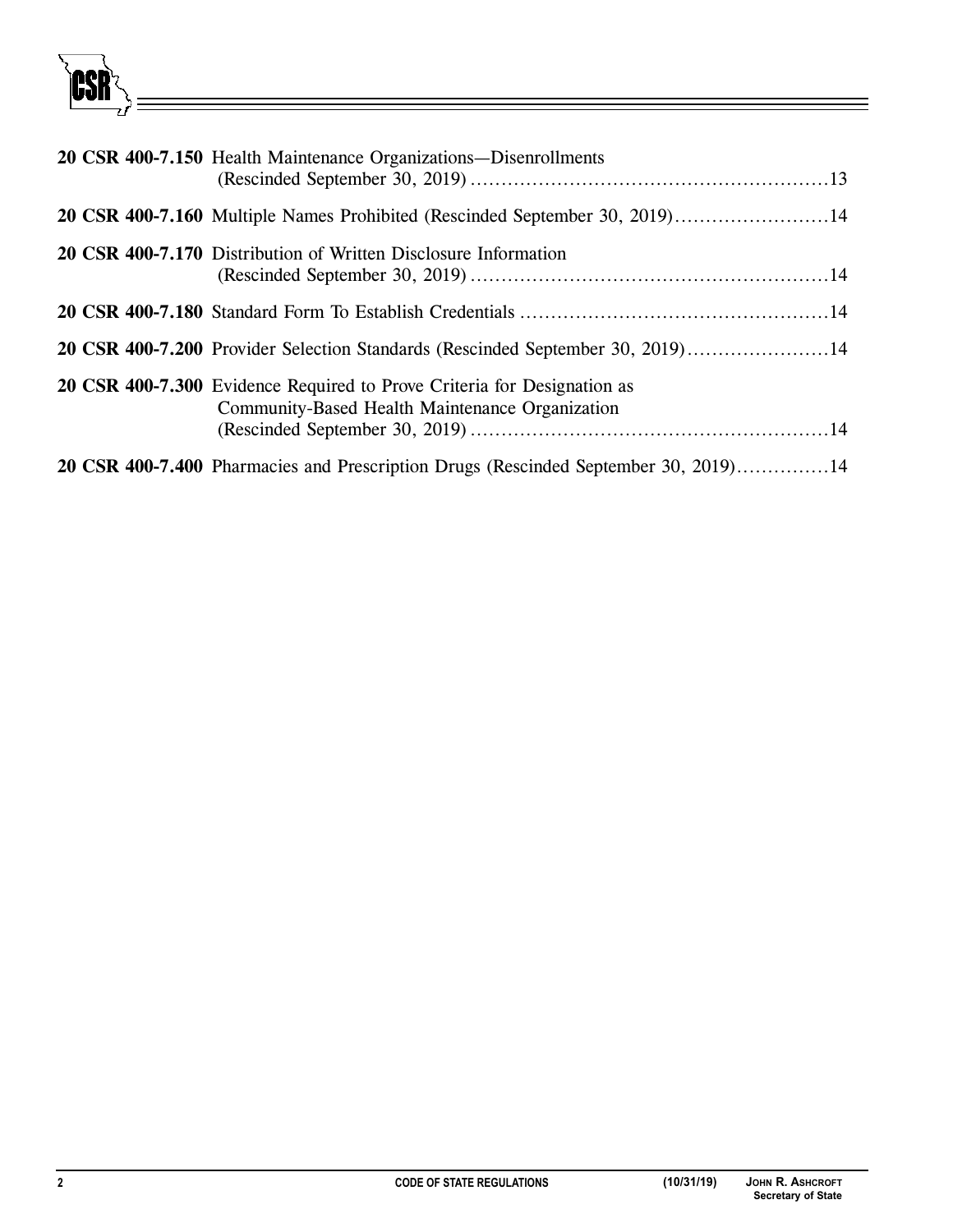

# **Title 20—DEPARTMENT OF COMMERCE AND INSURANCE Division 400—Life, Annuities and Health Chapter 7—Health Maintenance Organizations**

# **20 CSR 400-7.010 Forms Which Must be Approved Prior to Use**

(Rescinded September 30, 2019)

*AUTHORITY: sections 354.405 and 354.485, RSMo 1986. This rule was previously filed as 4 CSR 190-15.075. Original rule filed Nov. 2, 1987, effective April 11, 1988. Rescinded: Filed March 8, 2019, effective Sept. 30, 2019.* 

## **20 CSR 400-7.020 Changes to Documents Submitted to Obtain Original Certificate of Authority**

(Rescinded May 30, 2019)

*AUTHORITY: sections 354.405, 354.410, 354.425 and 354.485, RSMo 1986. This rule was previously filed as 4 CSR 190-15.080. Original rule filed Nov. 2, 1987, effective April 11, 1988. Rescinded: Filed Nov. 19, 2018, effective May 30, 2019.* 

#### **20 CSR 400-7.030 Mandatory Provisions— All Contracts**

*PURPOSE: This rule sets forth the provisions which must be present in an evidence of coverage. This rule is promulgated pursuant to sections 354.430 and 354.485, RSMo.*

(1) All group and individual contracts and all evidences of coverage must contain in substance the following provisions, or provisions which in the opinion of the director of insurance are more favorable to the enrollee or at least as favorable to the enrollee and more favorable to the contract holder: name, address and telephone number of the administrative offices of the health maintenance organization (HMO) must appear on the face page; the face page is the first page that contains any written material; and if in booklet form, the first page inside the cover is the face page.

(2) Benefits. A description of all health care services available to an enrollee under the health care plan, including any copayments or other charges for which the member may be responsible.

(3) Cancellation. A statement that the HMO must give the group contract holder, in the case of group coverage, or the enrollee, in the case of individual coverage, at least thirty-one (31) days' prior notice of any cancellation or termination except termination for nonpayment of premium. In the case of group coverage, the HMO may not terminate the contract prior to the first anniversary date except for nonpayment of the required premium or the failure to meet continued underwriting standards.

(4) Claim Filing Procedure. A provision setting forth the procedure for filing claims, including:

(A) How, when and where to obtain claim forms, if required; and

(B) The requirements for providing proper notice of claim and proof of loss. Failure to furnish the notice or proof within the time required shall not invalidate or reduce any claim, if it was not reasonably possible to give notice or proof within this time.

(5) Definitions. A provision defining any words in the evidence of coverage which have other than the usual meaning.

(6) Effective Date. A statement of the effective date requirements for various classes of enrollees.

(7) Eligibility. A statement of the eligibility requirements for coverage including:

(A) The condition under which dependent enrollees may be added to those originally covered;

(B) Any limiting age for enrollees and dependents, including effects of Medicare eligibility; and

(C) A clear statement regarding the coverage of newborn children. All evidences of coverage which provide coverage for a family member of the enrollee, as to this family member's coverage, also shall provide that the benefits applicable for children also shall be applicable with respect to a newly born child of the enrollee from the moment of birth. The coverage for newly born children shall consist of coverage of injury or sickness including the necessary care and treatment of medically diagnosed congenital defects and birth abnormalities. The HMO may require that the enrollee notify the HMO during the initial thirty-one (31) days after the birth of the child and pay any additional premium required to provide coverage for the newborn child from the date of birth.

(8) Emergency Services. A description of how to obtain services in an emergency situation, including:

(A) Any requirements that the HMO be contacted before the enrollee obtains care; and

(B) What to do in case of a life-threatening emergency.

(9) Out-of-Area Benefits and Services. The contract and evidence of coverage shall contain a specific description of benefits and services available out of the service area. Medically necessary emergency benefits must be available when the enrollee is temporarily outside the service area and—

(A) Medically necessary health services are immediately required;

(B) The condition for which the services are required could not have been foreseen;

(C) The enrollee's medical condition does not permit his/her return to the service area for treatment;

(D) The reason for being outside the service area must be for some purpose other than the receipt of treatment for a medicallyrelated condition;

(E) The HMO may require notification from or on behalf of the enrollee as soon as possible; and

(F) Services received by the enrollee outside the service area will be covered until the enrollee's medical condition permits travel or transport to the HMO's service area.

(10) Entire Contract, Amendments. A provision stating that the contract and any attachments constitute the entire contract between the parties and that, to be valid, any change in the contract must be approved by an officer of the HMO and attached to the affected contract and that no insurance producer or representative has the authority to change the contract or waive any of the provisions.

(11) Exclusions and Limitations. A provision setting forth any exclusions and limitations on health care services.

(12) Time Limit on Certain Defenses. A provision that, in the absence of fraud, all statements made by an enrollee are considered representations and not warranties and that no statement voids the coverage or reduces the benefits after the coverage has been in force for two (2) years from its effective date, unless the statement was material to the risk assumed and contained in a written application. A copy of the written application or enrollment form must have been furnished to the enrollee if the terms of the application or enrollment form are to be applied.

(13) Schedule of Rates. A provision that discloses the HMO's right to change the rates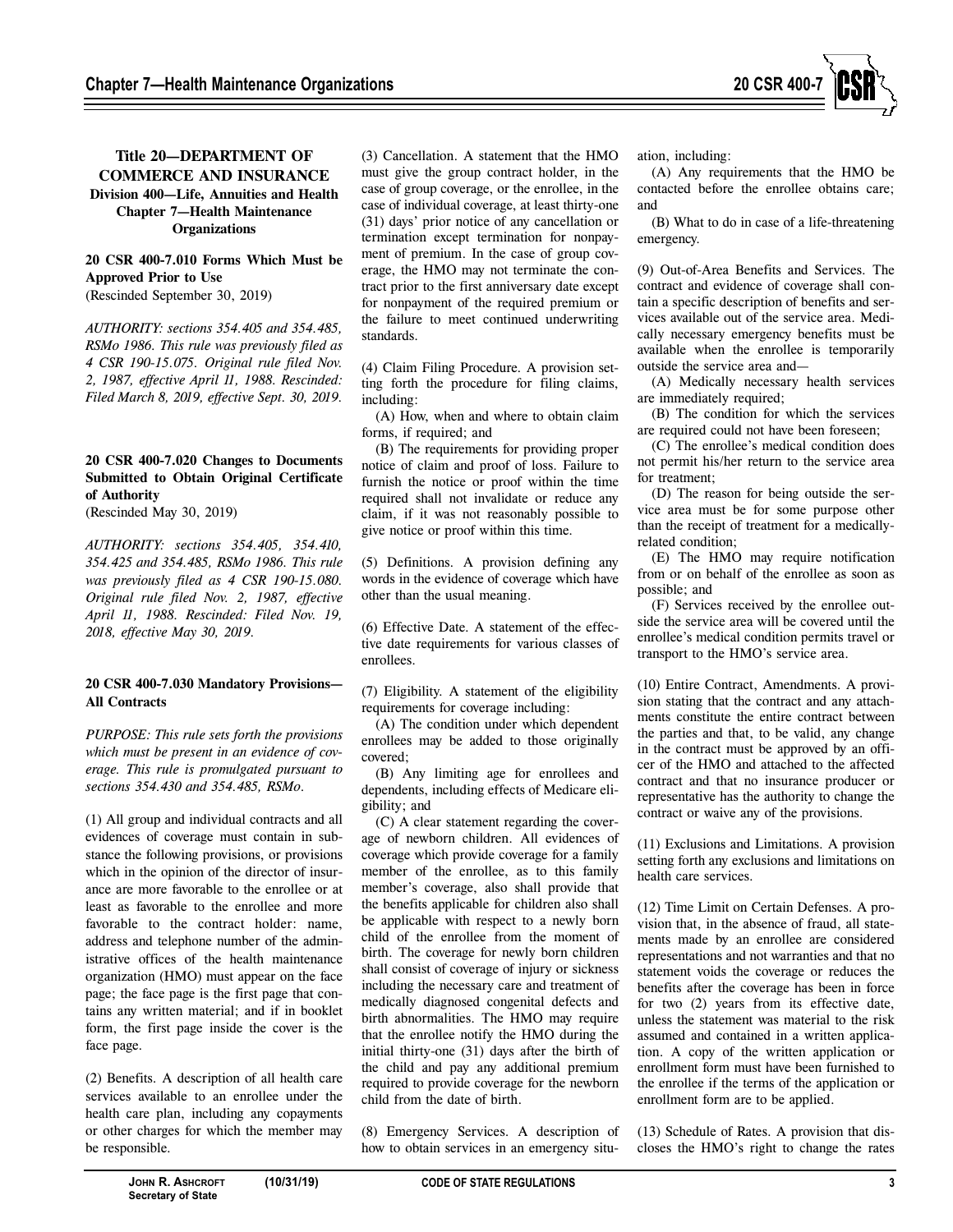charged and indicates the amount of prior notice which must be given.

(14) Service Area. A map or clear description of the service area indicating major primary and emergency care delivery sites.

(15) Termination Due to Attaining Limiting Age.

(A) Medicare. A provision describing the effect of becoming eligible for Medicare on the part of an enrollee or dependent.

(B) Handicapped Child. A provision that a child's attainment of a limiting age does not operate to terminate coverage of the child while that child is incapable of self-sustaining employment due to mental or physical handicap and chiefly dependent upon the enrollee for support and maintenance. The enrollee may be required to furnish proof of incapacity and dependency within thirty-one (31) days before the child's attainment of the limiting age and subsequently, as required, but not more frequently than annually following the child's attainment of the limiting age.

(16) Where to Obtain Services. A statement explaining where and in what manner information is available as to how services may be obtained.

(17) Every HMO that has a plan which will affect the choice of physician, hospital or other health care provider, such as by refusing to cover services rendered by a provider not affiliated with the HMO, shall set forth conspicuously the following statement, or other wording which has been approved by the director to the same effect, on the following materials when given to current and prospective enrollees: certificates and evidences of coverage, member handbooks, provider directories and any materials which make a direct offer to an individual prospective enrollee to become a member of the HMO.

#### **NOTICE**

THIS HMO MAY HAVE RESTRICTIONS REGARDING WHICH PHYSICIANS OR OTHER HEALTH CARE PROVIDERS AN HMO MEMBER MAY USE. PLEASE CONSULT YOUR MEMBER HANDBOOK OR PROVIDER DIRECTORY FOR MORE DETAILS. IF YOU HAVE ANY ADDI-TIONAL QUESTIONS, PLEASE WRITE OR CALL US AT:

 $\frac{1}{2}$  , and the set of the set of the set of the set of the set of the set of the set of the set of the set of the set of the set of the set of the set of the set of the set of the set of the set of the set of the set (HMO's Name)

#### (HMO's Address)

#### $\frac{1}{2}$  , and the set of the set of the set of the set of the set of the set of the set of the set of the set of the set of the set of the set of the set of the set of the set of the set of the set of the set of the set (HMO's Telephone Number)

(A) The HMO shall not be required to place such a statement in materials that constitute or represent supplemental benefit riders, copayment schedules or marketing or promotional material including, but not limited to, posters or print or media advertisements, which are not directed to specific individual enrollees but which may be directed toward a group(s) of enrollees.

(B) Every HMO shall include such a statement at the time promotional and descriptive materials, disclosure forms and certificates and evidences of coverage are issued or revised for distribution, but in no case later than the effective date of section (17) of this rule (January 1, 1994).

*AUTHORITY: sections 354.430, 354.485, and 374.045, RSMo 2000.\* This rule was previously filed as 4 CSR 190-15.090. Original rule filed Nov. 2, 1987, effective April 11, 1988. Amended: Filed Nov. 3, 1992, effective Jan. 1, 1994. Amended: Filed July 12, 2002, effective Jan. 30, 2003.* 

*\*Original authority: 354.430, RSMo 1983, amended 1997; 354.485, RSMo 1983; and 374.045, RSMo 1967, amended 1993, 1995.* 

#### **20 CSR 400-7.040 Additional Mandatory Provisions—Group Contracts and Evidences of Coverage**

*PURPOSE: This rule sets forth provisions which must be included in group contracts and evidences of coverage in addition to the provisions set forth in 20 CSR 400-7.030. This rule is promulgated pursuant to sections 354.430 and 354.485, RSMo.* 

(1) Group contracts and evidences of coverage must contain in substance the following provision(s) which, in the opinion of the director of insurance, are more favorable to the enrollee or at least as favorable to the enrollee and more favorable to the contract holder in addition to those set out in 20 CSR 400-7.030.

(2) Evidence of Coverage. Provisions that the group contract holder must be provided with evidence of coverage to be delivered to each enrollee, that the evidence of coverage is a part of the group contract as if fully incorporated in the contract; and that any direct conflict between the group contract and the evidence of coverage will be resolved according to the terms which are most favorable to the enrollee. Note: This section does not apply if the same form is used for both the group contract and the evidence of coverage.

(3) New Employees. A provision specifying the conditions under which new enrollees may be added to those originally covered, including the terms under which coverage will be effective.

(4) Grace Period. A provision for a grace period of at least thirty-one (31) days for the payment of any premium falling due after the first premium, during which time the coverage remains in effect. Coverage may be terminated at the end of the grace period and, if services are rendered during the grace period, the group will be responsible for either the premium due or the value of services received.

*AUTHORITY: sections 354.430 and 354.485, RSMo 1986.\* This rule was previously filed as 4 CSR 190-15.110. Original rule filed Nov. 2, 1987, effective April 11, 1988.* 

*\*Original authority: 354.430, RSMo 1983, and 354.485, RSMo 1983.* 

#### **20 CSR 400-7.050 Additional Mandatory Provisions—Individual Contracts and Evidences of Coverage**

*PURPOSE: This rule sets forth provisions which must be included in individual contracts and evidences of coverage in addition to the provisions set forth in 20 CSR 400- 7.030. This rule is promulgated pursuant to sections 354.430 and 354.485, RSMo.* 

(1) Individual contracts and evidences of coverage must contain in substance the following provision(s) which, in the opinion of the director of insurance, are at least as or more favorable to the enrollee, in addition to those set out in 20 CSR 400-7.030.

(2) Reinstatement. A provision that clearly sets forth the requirements for reinstatement and discloses how reinstatement changes or affects the rights and coverages originally provided. New evidence on insurability may be required.

(3) Ten (10) Days to Examine Agreement. A provision stating that the enrollee to whom the evidence of coverage is issued shall be permitted to return the evidence of coverage within ten (10) days of receiving it and have the premium paid refunded to them if, after examination of the agreement, the enrollee is not satisfied with it for any reason. If the enrollee, pursuant to provision, returns the evidence of coverage to the issuing health maintenance organization (HMO) or to the insurance producer or representative through whom it was purchased, it is considered void from the beginning and the parties are in the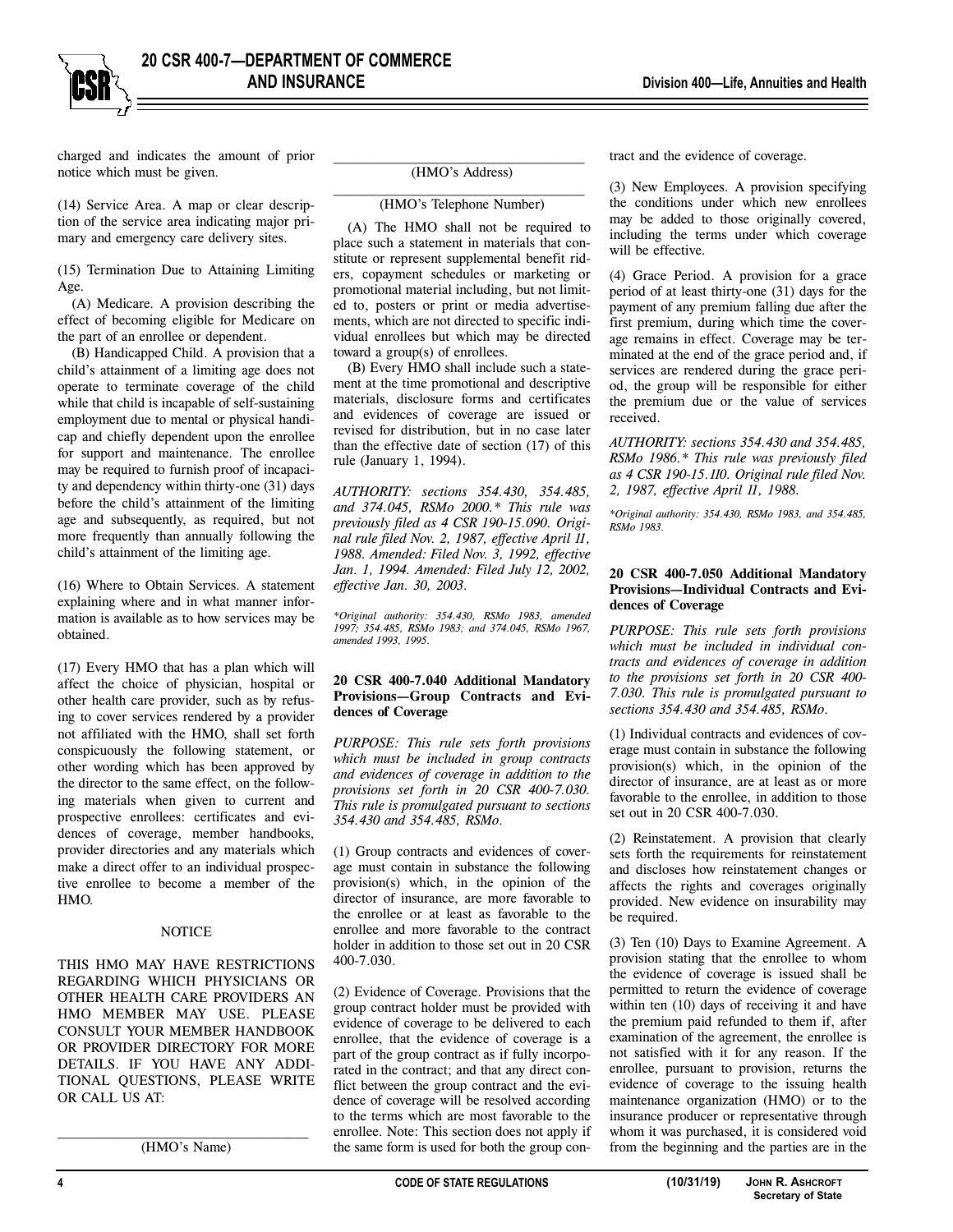

same position as if no evidence of coverage had been issued. If services are rendered or claims paid by the HMO during the ten (10) days, the person shall not be permitted to return the contract and receive a refund of the premium paid.

(4) Original Premium. The original premium for coverage must be stated in the evidence of coverage or in the application.

(5) Grace Period. A provision for a grace period of at least ten (10) days, for payment of any premium falling due after the first premium, during which time the coverage remains in effect. If payment is not received within ten (10) days, coverage may be cancelled after the tenth day. The terminated enrollee will be responsible for the cost of services received during the grace period if this requirement is disclosed in the evidence of coverage.

*AUTHORITY: sections 354.430, 354.485 and 374.045, RSMo 2000.\* This rule was previously filed as 4 CSR 190-15.100. Original rule filed Nov. 2, 1987, effective April 11, 1988. Amended: Filed July 12, 2002, efective Jan. 30, 2003.* 

*\*Original authority: 354.430, RSMo 1983, amended 1997; 354.485, RSMo 1983; and 374.045, RSMo 1967, amended 1993, 1995.* 

#### **20 CSR 400-7.060 Integration With Other Benefits**

(Rescinded September 30, 2019)

*AUTHORITY: section 374.045, RSMo 2000. This rule was previously filed as 4 CSR 190- 15.130 Original rule filed Nov. 2, 1987, effective April 11, 1988. Rescinded: Filed March 8, 2019, effective Sept. 30, 2019.* 

**20 CSR 400-7.070 Bonding Requirements**  (Rescinded September 30, 2019)

*AUTHORITY: sections 354.425 and 354.485, RSMo 1986. This rule was previously filed as 4 CSR 190-15.140. Original rule filed Nov. 2, 1987, effective April 11, 1988. Rescinded: Filed March 8, 2019, effective Sept. 30, 2019.* 

#### **20 CSR 400-7.080 Enrollee Protection Provisions**

(Rescinded September 30, 2019)

*AUTHORITY: section 354.485, RSMo 1986. This rule was previously filed as 4 CSR 190- 15.160. Original rule filed Nov. 2, 1987, effective April 11, 1988. Rescinded: Filed March 8, 2019, effective Sept. 30, 2019.* 

#### **20 CSR 400-7.090 Service Area Expansion**

*PURPOSE: This rule sets forth the information to be provided to the director by a health maintenance organization seeking to expand its service area. This rule is promulgated pursuant to sections 354.430 and 354.485, RSMo.* 

(1) For a contiguous service area expansion request to be approved, the health maintenance organization (HMO) must provide the director with the following information in support of the request:

(A) If prior action of the HMO's board is required, minutes of the board meeting at which expansion was authorized and any related amendments to the basic organization document or bylaws;

(B) A map of the new service area showing locations of primary care physicians, hospitals and emergency care facilities;

(C) Any *pro forma* contracts or agreements with physicians and other providers in the new area; and

(D) A list of all physicians and other providers who have agreed to provide services in the new area.

(2) If the new area is not contiguous with the previously approved area, the following additional information must be provided:

(A) A brief narrative description of the administrative arrangements and other pertinent information;

(B) Biographical data sheets for the management staff assigned to the new area;

(C) Enrollee participation plan for the new area;

(D) Marketing information about the new area, including demographic material, enrollment projections for the period from the beginning of operations until operations in the new service area have produced a net income for twelve (12) consecutive months and proposed advertising and sales materials;

(E) Evidence of coverage to be used in the new area;

(F) Rates to be charged and appropriate actuarial certifications;

(G) Copies of leases, loans and contracts to be used in the proposed new area; and

(H) Sources of financing and financial projections for the period from the beginning of operations until operations in the new area will have produced a net income for twelve (12) consecutive months.

(3) The HMO shall provide other information as the director may consider necessary to adequately describe the proposal.

*AUTHORITY: section 354.485, RSMo 1986.\* This rule was previously filed as 4 CSR 190- 15.170. Original rule filed Nov. 2, 1987, effective April 11, 1988.* 

*\*Original authority: 354.485, RSMo 1983.* 

#### **20 CSR 400-7.095 HMO Access Plans**

*PURPOSE: This rule clarifies the information required to be submitted as part of an access plan for a health maintenance organization's managed care plans pursuant to section 354.603, RSMo Supp. 2001, and the process for approval or disapproval of the access plans filed.* 

(1) Definitions.

(A) Access plan—The plan required to be filed with the department pursuant to section 354.603, RSMo, and in accordance with the requirements of this regulation.

(B) Categories of counties—

1. Urban access counties—Counties with a population of two hundred thousand (200,000) or more persons.

2. Basic access counties—Counties with a population between fifty thousand (50,000) persons and one hundred ninety-nine thousand, nine hundred ninety-nine (199,999) persons.

3. Rural access counties—Counties with a population of fewer than fifty thousand (50,000) persons.

4. Population figures shall be based on census data as reported in the latest edition of the *Official Manual of the State of Missouri*.

(C) Closed practice provider—A health care provider who does not accept new or additional patients from the health maintenance organization (HMO) that is reporting the provider as part of the managed care plan's network.

(D) Department—The Missouri Department of Commerce and Insurance.

(E) Distance standard—The travel distance standards set forth in Exhibit A, which is included herein. Each distance standard represents the maximum number of miles an enrollee may be required to travel in order to access participating providers of the managed care plan. The standards set forth in Exhibit A shall be used to evaluate enrollee access in each county of an HMO's current service area.

(F) Employer specific network—A network created for a specific employer group that differs from the networks of all other managed care plans customarily offered by the HMO in either the identity or number of providers included within the network. An employer specific network constitutes a different or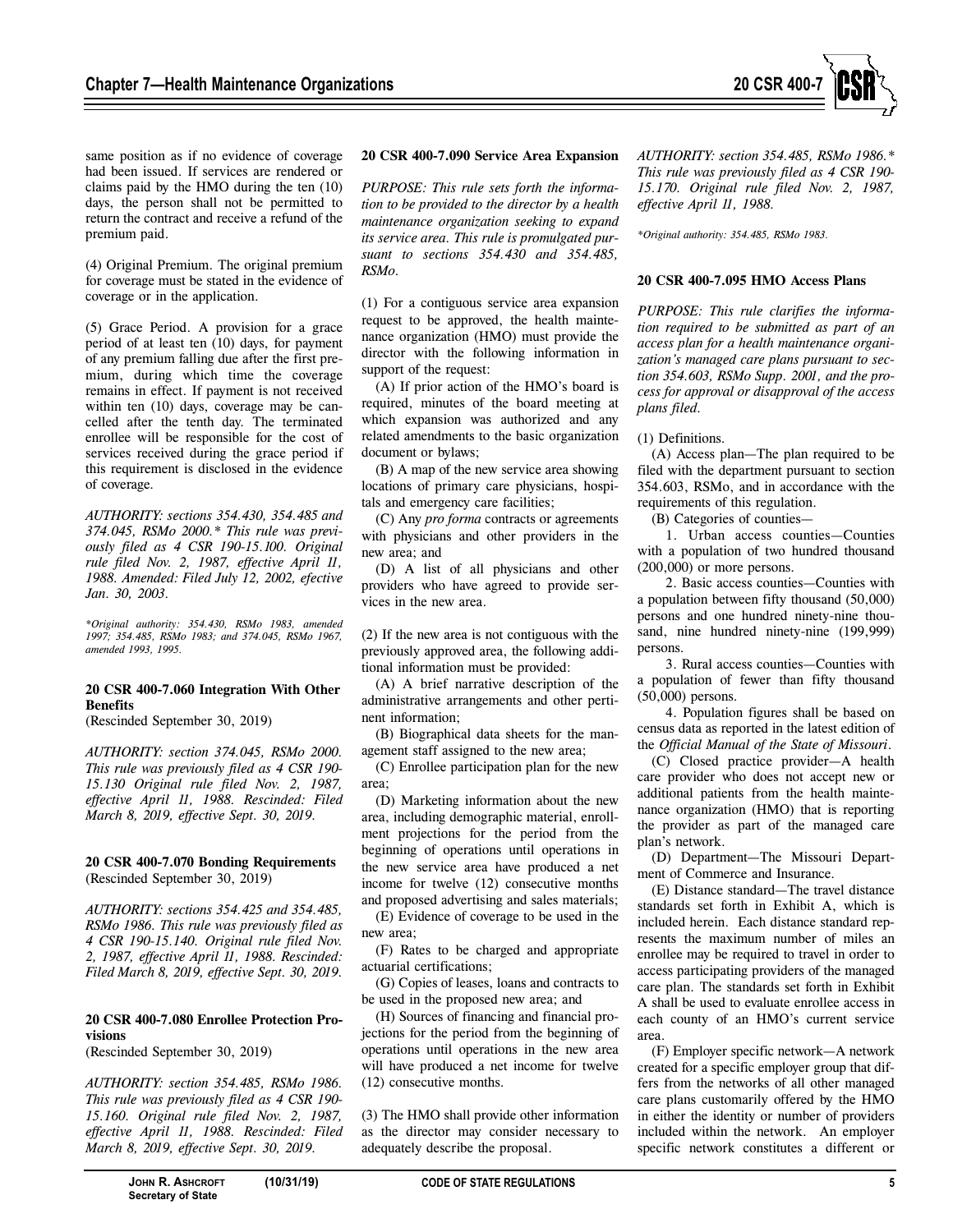reduced network for the purposes of section 354.603.1(4), RSMo, and is a distinct managed care plan for access plan filing purposes.

(G) Enrollee access rate—The percentage of a managed care plan's enrollees living or working within a county who are able to access a participating provider within the travel distance standards set forth in Exhibit A.

(H) Health benefit plan—A policy, contract, certificate or agreement entered into, offered or issued by an HMO to provide, deliver, arrange for, pay for or reimburse any of the costs of health care services, and identified by the form number or numbers used by the HMO when the health benefit plan was filed for approval pursuant to 20 CSR 400- 7.010 and 20 CSR 400-8.200.

(I) Hospitals—

1. Basic—Hospitals that meet any of the following criteria:

A. Licensed or state owned hospitals that designate themselves as general medical surgical hospitals in the Department of Health and Senior Services licensure survey and which offer general medical surgical care to all ages of the general population;

B. Hospitals located in an adjacent state, appropriately licensed or owned by that state, and offering general medical surgical care to all ages of the general population; or

C. Children's hospitals, except that children's hospitals shall not be included in the calculation of the basic hospital enrollee access rate.

2. Secondary—Basic hospitals reporting on the most recent available Department of Health and Senior Services licensure survey or other available sources of information that are appropriate and verifiable that the following services are available at the reporting hospital:

A. At least one (1) functioning operating room;

B. Obstetrics services except that hospitals delivering babies only on an emergency basis shall not be include in the calculation of the secondary hospital enrollee access rate; and

C. Intensive care services.

(J) Managed Care Plan—A health benefit plan that either requires an enrollee to use, or creates incentives, including financial incentives, for an enrollee to use an identified set of health care providers managed, owned, under contract with or employed by the HMO. A managed care plan is a type of health benefit plan. For purposes of this rule, a managed care plan consists of a health benefit plan and a network. If an HMO offers managed care plans where the health benefit

plan, the network or both differ, the HMO is offering more than one (1) managed care plan. For example:

1. If the HMO offers the same health benefit plan with two (2) different networks, the HMO is offering two (2) managed care plans.

2. If the HMO offers two (2) different health benefit plans with the same network, the HMO is offering two (2) managed care plans.

3. If the HMO offers two (2) different health benefit plans each with a different network, the HMO is offering two (2) managed care plans.

(K) Mental health facilities—

1. Inpatient mental health treatment facility—

A. A hospital offering staffed psychiatric or alcohol/chemical dependency beds and having psychiatrists on staff based on the most recent available Department of Health and Senior Services licensure survey; or

B. A facility recognized by the federal Substance Abuse and Mental Health Service Administration as a psychiatric hospital, a general hospital with a psychiatric unit; or

C. An inpatient substance abuse hospital, or an inpatient facility identified through other available sources of information that are appropriate and verifiable.

2. Ambulatory mental health treatment provider—

A. A hospital outpatient psychiatric or alcohol/chemical dependency service identified in the most recent available Department of Health and Senior Services licensure survey; or

B. A provider recognized by the Missouri Department of Mental Health as a community psychiatric rehabilitation center, a community psychiatric rehabilitation program, a community psychiatric rehabilitation day program, an outpatient program, an access crisis intervention program, an off-site day habilitation program, an on-site day habilitation program, a day program, a supported employment program, an alcohol or drug treatment and rehabilitation program, an alcohol or drug abuse prevention program; or

C. A provider recognized by the federal Substance Abuse and Mental Health Service Administration as a multi-setting mental health organization, a partial hospitalization/day treatment provider or an outpatient clinic; or

D. A nonresidential, non-inpatient provider of mental health related services identified through other available sources of information that are appropriate and verifiable.

3. Residential mental health treatment provider—

A. A provider recognized by the Missouri Department of Mental Health as a group home, a residential care facility, a semi-independent living arrangement, an intermediate care facility, a residential center, a residential habilitation provider, a supported living arrangement, a family living arrangement; or

B. A provider recognized by the federal Substance Abuse and Mental Health Service Administration as a residential substance abuse provider, a community residential organization, a residential treatment center for children; or

C. A provider of mental health services in residential settings identified through other available sources of information that are appropriate and verifiable.

(L) Network—The group of participating providers providing services to a managed care plan or pursuant to a health benefit plan established by an HMO. The meaning of the term network is further clarified for purposes of this rule as such: A network is one (1) component of a managed care plan. A network is the identified set of health care providers managed, owned, under contract with or employed by the HMO, either directly or indirectly, for purposes of rendering medical services to all enrollees of a managed care plan.

(M) Offer—An HMO is offering a managed care plan when it is presenting that managed care plan for sale in Missouri.

(N) Participating provider—A provider who, under a contract with the HMO or with the HMO's contractors or subcontractors, has agreed to provide health care services to all enrollees of a managed care plan with an expectation of receiving payment directly or indirectly from the HMO. The following types of providers are not participating providers:

1. Providers to which an enrollee may not go for covered services, with or without a referral from a primary care provider;

2. Providers that are only available in the event that an enrollee has a point-of-service benefit level, or other option attached to the HMO level of benefits; and

3. A provider that has agreed to render services to an enrolled person in an isolated instance for purposes of treating a medical need that cannot otherwise be met within the network.

(O) Pharmacy—Any pharmacy, drug store, chemical store or apothecary shop possessing a valid and current permit issued by the State of Missouri Board of Pharmacy and doing business for the purposes of compounding,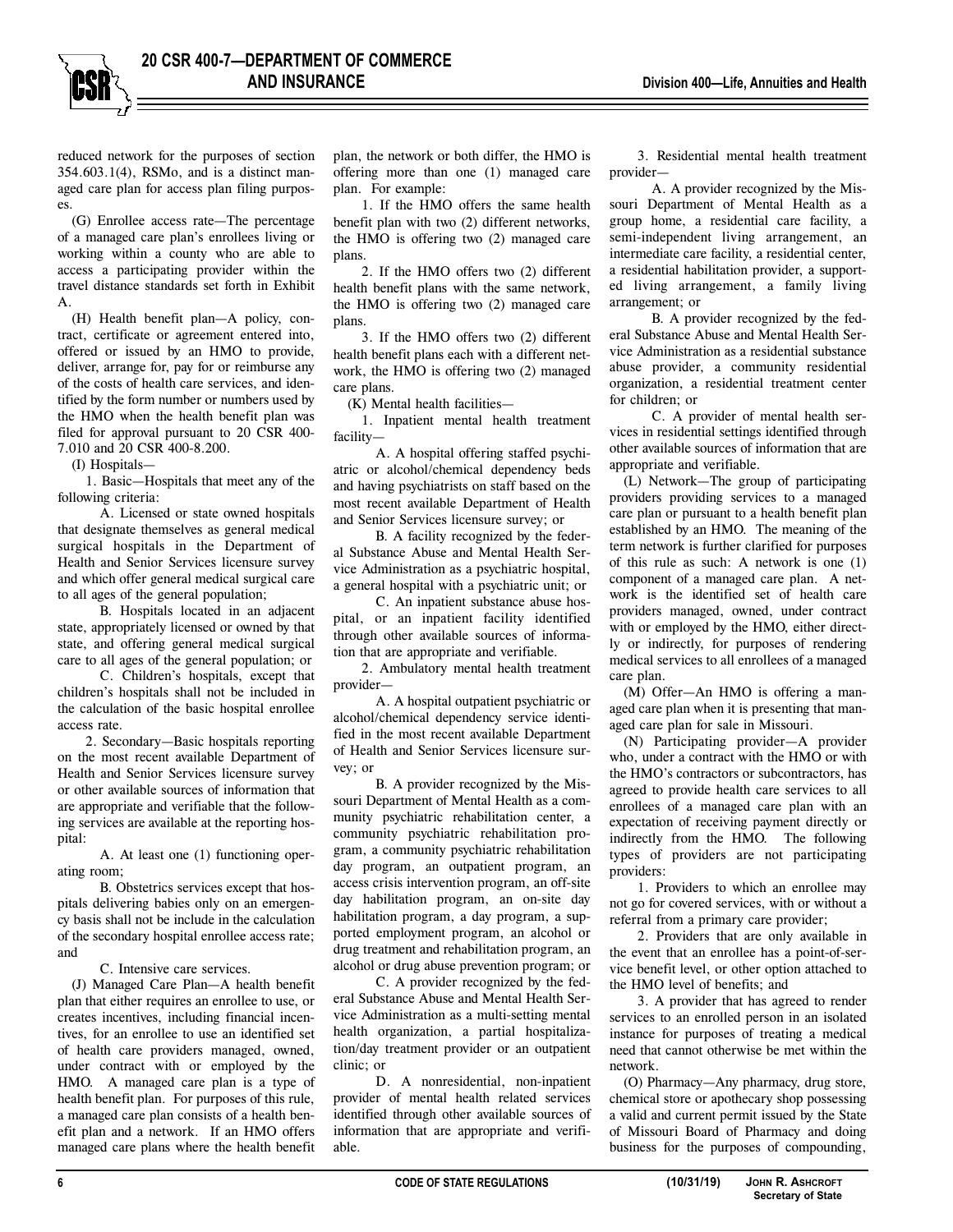

dispensing and retailing any drug, medicine, chemical or poison to be used for filling a physician's prescription.

(P) Primary care provider (PCP)—A participating health care professional designated by the HMO to supervise, coordinate, or provide initial care or continuing care to an enrollee, and who may be required by the HMO to initiate a referral for specialty care and maintain supervision of health care services rendered to the enrollee. A PCP may be a professional who practices general medicine, family medicine, general internal medicine or general pediatrics. A PCP may be a professional who practices obstetrics and/or gynecology, in accordance with the provider contracts and health benefit plans of the HMO.

(Q) Specialist—A licensed health care professional whose area of specialization is in an area other than general medicine, family medicine or general internal medicine. A professional whose area of specialization is pediatrics, obstetrics and/or gynecology may be either a PCP or a specialist within the meaning of this rule.

(R) Tertiary services—Hospitals that offer the following types of services are required in every HMO network and will be identified through hospital responses to the most recent available annual Department of Health and Senior Services licensing survey or other available sources of information that are appropriate and verifiable:

1. Level I or Level II trauma hospital a hospital as designated by the Department Health and Senior Services. A trauma unit that is designated as pediatric only does not satisfy the requirements of this rule.

2. Neonatal intensive care services—a hospital or children's hospital or secondary hospital offering neonatal intensive care services and at least one (1) functioning operating room.

3. Perinatology services—a secondary hospital with active board certified perinatologists on staff and a level II or III obstetrical unit.

4. Comprehensive cancer services—any hospital with active board certified oncologists on staff and providing all cancer treatment services listed in the annual licensing survey, and at least one  $(1)$  functioning operating room.

5. Comprehensive cardiac services—any hospital with active board certified cardiovascular disease physicians on staff, at least one (1) functioning operating room and providing all interventional cardiac services and open heart surgery.

6. Pediatric subspecialty care—a hospital or children's hospital or secondary hospital with active board certified pediatricians and pediatric specialists on staff, at least one (1) functioning operating room and providing intensive care services, neonatal intensive care services or pediatric intensive care services.

(2) Requirements for Filing Access Plans.

(A) Annual filing—By March 1 of each year, an HMO must file an access plan for each managed care plan it was offering in this state on January 1 of that same year. An HMO may file separate access plans for each managed care plan it offers, or it may file a consolidated access plan incorporating information for multiple managed care plans that it offers, so long as the information submitted with the consolidated access plan clearly identifies the managed care plan or plans to which it applies. The access plan must contain the following information for each managed care plan to which it applies:

1. Pursuant to section 354.603.2(1), RSMo, either:

A. Information regarding the participating providers in each managed care plan's network and the enrollees covered by each managed care plan in a format to be determined by the department including, but not limited to, the following:

(I) The name, address where medical care is provided, zip code, professional license number or other unique identifier as assigned by the appropriate licensing or oversight agency, and specialty, degree or type of each provider;

(II) Whether or not the provider is a closed practice provider, as defined in subsection  $(1)(C)$  of this regulation, above; and

(III) The number of enrollees by either work or residence zip code in each managed care plan to which the access plan applies;

B. Proof of accreditation identifying the accredited entity and an affidavit in the form contained in Exhibit B, which is included herein, certifying that the managed care plan to which the affidavit applies has met one (1) or more of the following standards:

(I) The managed care plan is a  $Medicare+Choice (M+C)$  or successor coordinated care plan operated by the HMO pursuant to a contract with the federal Centers for Medicare and Medicaid Services;

(II) The managed care plan is accredited by the National Committee for Quality Assurance (NCQA), or successor organization, at a level of "accredited" or better, and such accreditation is in effect at the time the access plan is filed;

(III) The managed care plan's network is accredited by the Joint Commission on the Accreditation of Healthcare Organizations (JCAHO), or successor organization, at a level of "accredited" or better, and such accreditation is in effect at the time the access plan is filed**.** The presence of any Type I recommendations for standards related to access to care shall prevent JCAHO accreditation from fulfilling the requirements of this part. The department shall annually review current JCAHO requirements and identify the specific JCAHO standards that address access to care. The department will annually notify all HMOs of those JCAHO standards that address access to care;

(IV) The managed care plan is accredited by the utilization review accreditation commission (URAC), or successor organization, at a level of full URAC Health Plan accreditation, and such accreditation is in effect at the time the access plan is filed; or

(V) The managed care plan or its network is accredited by any other nationally recognized managed care accrediting organization, similar to those above, that is approved by the department prior to the filing of the access plan, and such accreditation is in effect at the time the access plan is filed. Requests for approval of another nationally recognized managed care accrediting organization must be submitted to the department no later than October 15 of the year prior to the year the access plan is filed;

C. If the managed care plan's service area has expanded beyond that which was in effect at the time the current accreditation was awarded, then the department may request additional data on that service area expansion pursuant to the provisions of  $(2)(A)1.A.,$  above.

2. Pursuant to section 354.603.2(2) through (8), RSMo, a written description with any relevant supporting documentation addressing each of the requirements set forth in that statute.

3. Pursuant to section 354.603.2(9), RSMo, the following information:

A. For all managed care plans, information demonstrating that:

(I) Emergency medical services—A written triage, treatment and transfer protocol for all ambulance services and hospitals is in place. The protocol shall address post-emergency situations when members have received emergency care from a non-participating provider;

(II) Home health providers—Home health providers are contracted to serve enrollees in each county where enrollment is reported. A home health provider need not be physically located or headquartered in each county. However, there must be at least one (1) home health provider under contract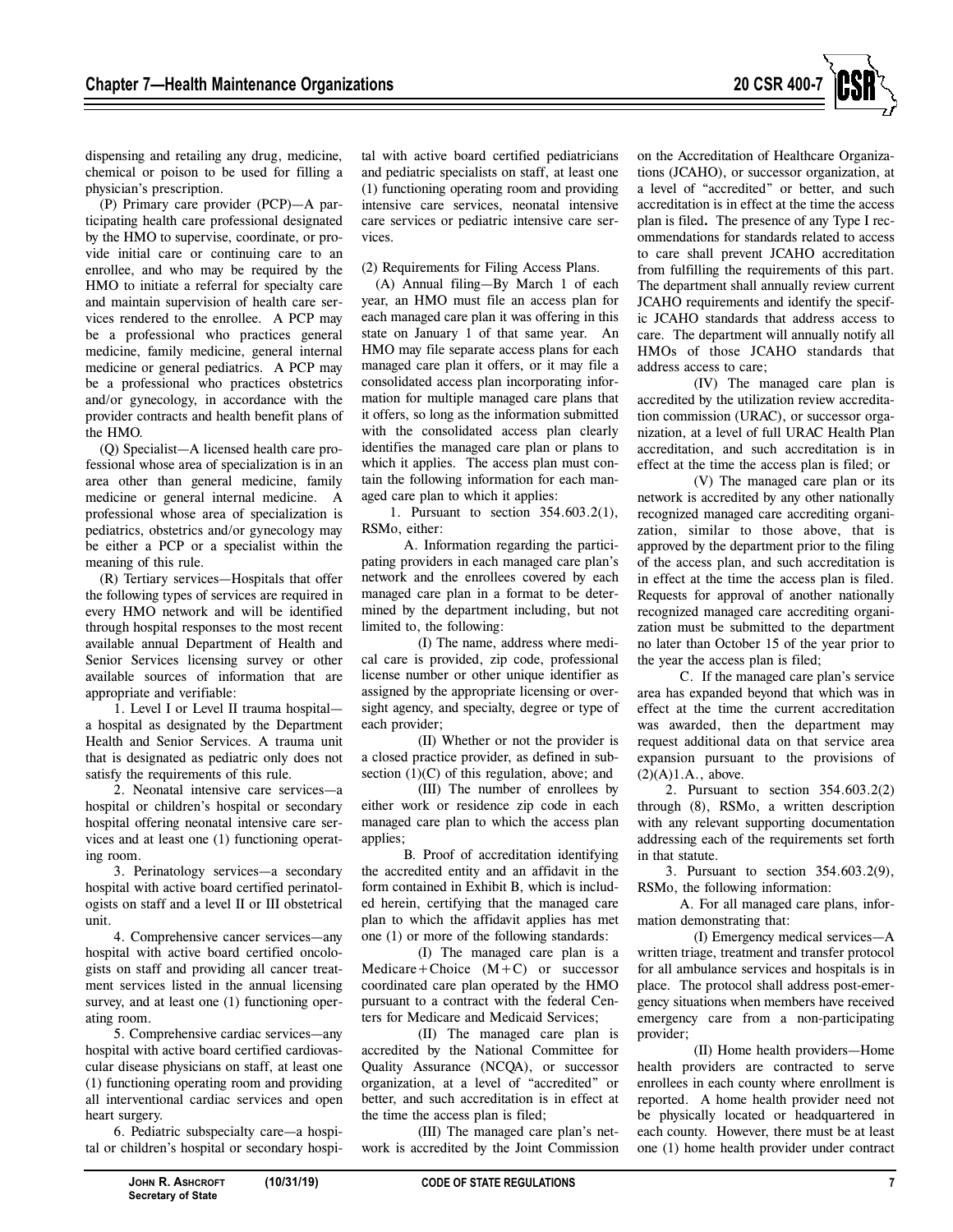to serve enrollees in each county if the need arises; and

(III) Administrative measures are in place which ensure enrollees timely access to appointments with the medical providers listed in Exhibit A, based on the following guidelines:

(a) Routine care, without symptoms—within thirty (30) days from the time the enrollee contacts the provider;

(b) Routine care, with symptoms—within five (5) business days from the time the enrollee contacts the provider;

(c) Urgent care for illnesses/injuries which require care immediately, but which do not constitute emergencies as defined by section 354.600, RSMo —within twenty-four (24) hours from the time the enrollee contacts the provider;

(d) Emergency care—a provider or emergency care facility shall be available twenty-four (24) hours per day, seven (7) days per week for enrollees who require emergency care as defined by section 354.600, RSMo;

(e) Obstetrical care—within one (1) week for enrollees in the first or second trimester of pregnancy; within three (3) days for enrollees in the third trimester. Emergency obstetrical care is subject to the same standards as emergency care, except that an obstetrician must be available twenty-four (24) hours per day, seven (7) days per week for enrollees who require emergency obstetrical care; and

(f) Mental health care—Telephone access to a licensed therapist shall be available twenty-four (24) hours per day, seven (7) days per week.

B. For all managed care plans, a section demonstrating that the entire network is available to all enrollees of a managed care plan, including reference to contracts or evidences of coverage that clearly state the entire network is available and describing any network management practices that affect enrollees' access to all participating providers;

C. For employer specific networks, a section demonstrating that the group contract holder agreed in writing to the different or reduced network. An employer specific network is subject to the standards in this rule;

D. For all managed care plans, a listing of the product names used to market those plans;

E. For all managed care plans, written policies and procedures to assure that, with regard to providers not addressed in Exhibit A of this regulation, access to providers is reasonable. For otherwise covered services, the policies and procedures must show that the HMO will provide out-ofnetwork access at no greater cost to the enrollee than for access to in-network providers if access to in-network providers cannot be assured without unreasonable delay; and

F. Any other information the department may require.

(B) Updates to annual filing—An HMO must file an updated access plan for a managed care plan if, at any time between the time annual access plan filings are due, one (1) of the following occurs:

1. If an affidavit was submitted for a managed care plan pursuant to the provisions of (2)(A)1.B., above, and the accreditation specified in the affidavit is no longer in effect, the HMO must file, within thirty (30) days of the date such accreditation is no longer in effect, or such longer period of time as the department determines is reasonable, either:

A. Network and enrollee information for the managed care plan as required by the provisions of  $(2)(A)1.A.,$  above; or

B. If the accreditation has been replaced by alternative acceptable accreditation, an affidavit as required by the provisions of  $(2)(A)1.B.,$  above.

2. If changes in the network or in the number or location of enrollees cause an accredited managed care plan not to meet any of the distance standards set forth in Exhibit A, the HMO must file, within thirty (30) days of such changes, updated network and enrollee information as required.

3. If network and enrollee information was submitted for a managed care plan pursuant to the provisions of  $(2)(A)1.A.$ , above, and changes in the network or number of enrollees may cause the managed care plan not to meet any of the distance standards set forth in Exhibit A, the HMO must file, within thirty (30) days of such changes, updated network and enrollee information as required by the provisions of  $(2)(A)1.A.,$  above.

(C) Prior to offering a new managed care plan—If at any time between the time annual access plan filings are due an HMO proposes to begin offering a new managed care plan in this state, the HMO must file an access plan for the new managed care plan prior to offering the new managed care plan, including a managed care plan with an employer specific network.

(D) Waiver for the filing of the annual access plan—

1. An HMO may request a waiver of the filing of the annual access plan for a managed care plan if it certifies to the department that:

A. The HMO has notified enrollees of

the managed care plan and producers with whom the HMO does business that the managed care plan is no longer being marketed, and the HMO has ceased writing any new contracts for the managed care plan; and

B. The HMO has informed enrollees of the managed care plan that they may access any provider at no greater cost than if that provider was a participating provider in the event the managed care plan cannot provide access to providers as required under this rule.

2. A request to waive the filing of the annual access plan for a managed care plan must be received by the department no later than January 15 of the year in which an access plan would otherwise be required.

(3) Evaluation of Access Plans.

(A) For the information submitted pursuant to section  $354.603.2(1)$ , RSMo, the information will be evaluated as follows:

1. If information regarding a managed care plan's network and enrollees is submitted, the department will calculate the enrollee access rate for each type of provider in each county in the HMO's approved service area to determine if the average enrollee access rate for each county and the average enrollee access rate for all counties is greater than or equal to ninety percent (90%). In calculating the enrollee access rate for a managed care plan, the department will give consideration to the following:

A. Tertiary services may be contracted at one (1) hospital, or among multiple hospitals; and

B. With the department's approval, a managed care plan's network may receive an exception for one (1) or more of the distance standards set forth in Exhibit A under the following circumstances:

(I) Quality of care exception—An exception may be granted if the managed care plan's access plan is designed to significantly enhance the quality of care to enrollees, demonstrates that it does in fact enhance the quality of care, and imposes no greater cost on enrollees than would be incurred if they had access to contracted, participating providers as otherwise required under this rule;

(II) Noncompetitive market exception for PCPs and pharmacies—In the event an HMO can demonstrate to the department that there is not a competitive market among PCPs and/or pharmacies who meet the HMO's credentialing standards, and who are qualified within the scope of their professional license to provide appropriate care and services to enrollees, the department may grant an exception for the managed care plan's network that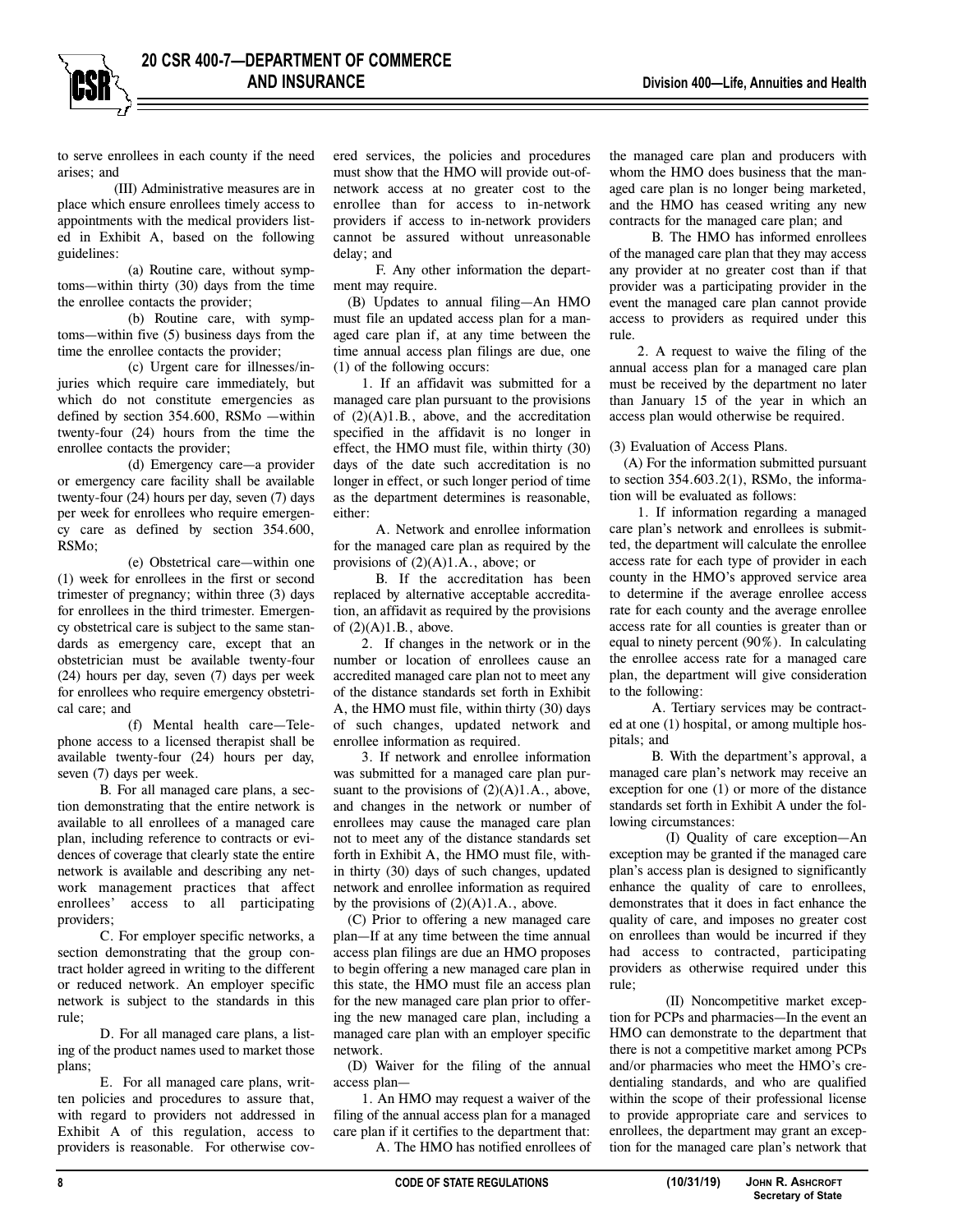

doubles the distance standard indicated in Exhibit A for PCPs or pharmacies;

(III) Noncompetitive market exception for other provider types—If no provider (exclusive of PCPs and pharmacies) of the appropriate type provides services to enrollees of a managed care plan in a county within the distance standards indicated in Exhibit A, an exception may be granted if the HMO can demonstrate that no fewer than ninety percent (90%) of the population of that county (or, at the HMO's discretion, ninety percent (90%) of the enrollees residing or working in the county) have access to a participating provider of the appropriate type, which provider is located no more than twenty-five (25) miles further than the provider closest to that county;

(IV) Staff or Independent Practice Association (IPA) Model exception—An exception may be granted for those health care services provided to enrollees of the managed care plan if substantially all of those services are provided by the HMO to its enrollees through qualified full-time employees of the HMO or qualified full-time employees of a medical group that does not provide substantial health care services other than on behalf of such HMO. In order to qualify for the exception provided for in this part, an HMO must demonstrate that all or substantially all of the type of health care services in question are provided by full-time employees, that enrollees have adequate access to such health care services as described in the provisions of  $(2)(A)3.A.,$ above, and that the contract holder was made aware of the circumstances under which such services were to be provided prior to the decision to contract with the HMO for that managed care plan; or

(V) Use of physician extenders—If there is insufficient availability of physicians of the appropriate type providing services to enrollees of a managed care plan in a county within the distance standards indicated in Exhibit A, an exception may be granted for the use of physician extenders. The HMO must demonstrate that enrollees residing or working in the county may access a participating provider who may be either a physician or an advanced practice nurse rendering care under a collaborative agreement pursuant to 4 CSR 200-4.200, and in accordance with the provider contracts and health benefit plans of the HMO. An exception may be granted for other types of physician extenders in addition to advanced practice nurses if information is submitted justifying, to the satisfaction of the department, that the other types of physician extenders are able to provide the appropriate services within the scope

of their license, and in accordance with the provider contracts and health benefit plans of the HMO.

2. If an affidavit is submitted, the department will review it to make sure that it meets all the requirements of Exhibit B. If the access plan is a consolidated access plan including information for more than one (1) managed care plan, the department will also review the affidavit for the following:

A. An affidavit that relies upon a managed care plan being an  $M+C$  or successor coordinated care plan will only apply to the specific managed care plan that is such a plan. All other managed care plans included in the access plan must be accompanied by either network information pursuant to the provisions of (2)(A)1.A., above, or an affidavit indicating they are otherwise accredited pursuant to the provisions of  $(2)(B)1.B.,$ above;

B. An affidavit that relies upon a managed care plan being accredited by the NCQA, or successor organization, will only apply to the specific managed care plan included with the accreditation. All other managed care plans included in the access plan must be accompanied by either network information pursuant to the provisions of  $(2)(A)1.A.,$  above, or an affidavit indicating they are otherwise accredited pursuant to the provisions of (2)(B)1.B., above;

C. An affidavit that relies upon a managed care plan's network being accredited by the JCAHO, or successor organization, will only apply to that portion of the managed care plan's network that is included within the accreditation. For the remainder of the network, either network information pursuant to the provisions of  $(2)(A)1.A.,$  above, or an affidavit indicating the remaining network is otherwise accredited pursuant to the provisions of  $(2)(B)1.B.,$  above, must be submitted. All other managed care plans included in the access plan must be accompanied by either network information pursuant to the provisions of  $(2)(A)1.A.$ , above, or an affidavit indicating they are otherwise accredited pursuant to the provisions of  $(2)(B)1.B.,$ above;

D. An affidavit that relies upon a managed care plan being accredited by URAC, or successor organization, will only apply to the specific managed care plan included with the accreditation. All other managed care plans included in the access plan must be accompanied by either network information pursuant to the provisions of  $(2)(A)1.A.,$  above, or an affidavit indicating they are otherwise accredited pursuant to the provisions of (2)(B)1.B., above;

E. An affidavit that relies upon a

managed care plan being accredited by any other nationally recognized managed care accrediting organization, similar to those above, will only apply to the specific managed care plan included with the accreditation. All other managed care plans included in the access plan must be accompanied by either network information pursuant to the provisions of  $(2)(A)1.A.,$  above, or an affidavit indicating they are otherwise accredited pursuant to the provisions of  $(2)(B)1.B.,$ above.

(B) For information submitted pursuant to sections 354.603.2(2) through (9), RSMo, the department will evaluate the information to determine whether it is sufficient to meet the requirements of sections 354.600 to 354.636, RSMo, for each managed care plan to which the access plan applies.

#### (4) Approval or Disapproval of Access Plans.

(A) For a managed care plan for which network and enrollee information is submitted pursuant to the provisions of  $(2)(A)1.A$ . above, the department will:

1. Approve the access plan or portion of a consolidated access plan that applies to that managed care plan when the enrollee access rate across the entire network (all counties, all provider types) for that managed care plan is ninety percent (90%) or better, and the average enrollee access rate in each county in an HMO's approved service area for that managed care plan is ninety percent (90%) or better, and the information submitted pursuant to the provisions of  $(2)(A)2$ . and 3., above, is satisfactory;

2. Conditionally approve the access plan or portion of a consolidated access plan that applies to that managed care plan when the enrollee access rate across the entire network (all counties, all provider types) for that managed care plan is ninety percent (90%) or better, but the average enrollee access rate in any county for that managed care plan is less than ninety percent (90%), and the information submitted pursuant to the provisions of  $(2)(A)2$ . and 3., above, is satisfactory. If an access plan or portion of an access plan is conditionally approved, the department may require the HMO to present an action plan for increasing the enrollee access rate for that managed care plan's network to ninety percent (90%) or better in those counties where this standard is not met; or

3. Disapprove the access plan or portion of a consolidated access plan that applies to that managed care plan when the enrollee access rate across the entire network (all counties, all provider types) for that managed care plan is less than ninety percent (90%) and/or the information submitted pursuant to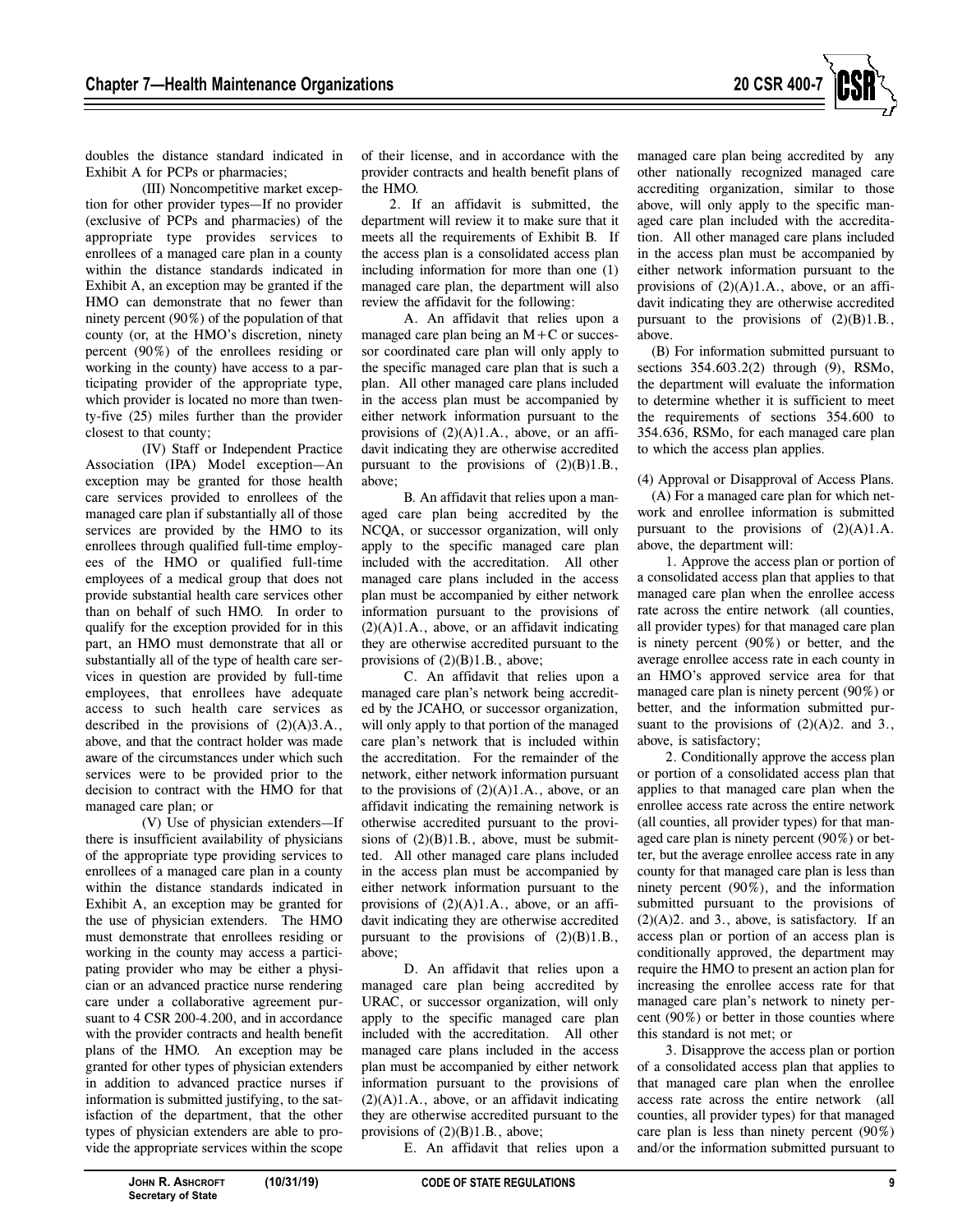the provisions of  $(2)(A)2$ . and 3., above, is unsatisfactory. Disapproval of the access plan or portion of the access plan will subject the HMO and its managed care plan to the enforcement mechanisms described in section (5), below, of this regulation.

(B) For a managed care plan for which an affidavit is submitted pursuant to  $(2)(A)1.B.$ above, the department will:

1. Approve the access plan or portion of a consolidated access plan that applies to that managed care plan when both the managed care plan's affidavit and the information submitted pursuant to  $(2)(A)2$ . and 3., above, are satisfactory; or

2. Disapprove the access plan or portion of a consolidated access plan that applies to that managed care plan when the managed care plan's affidavit and/or the information submitted pursuant to (2)(A)2. and 3., above, are unsatisfactory. Disapproval of the access plan or portion of the access plan will subject the HMO and its managed care plan to the enforcement mechanisms described in section (5), below, of this regulation.

(C) Approval of an access plan or portion of an access plan is subject to the following:

1. Approval of an access plan shall not remove any HMO's obligations to provide adequate access to care as expressed in this regulation or in section 354.603, RSMo. In any case where a managed care plan's network has an insufficient number or type of participating providers to provide a covered benefit, the HMO shall ensure that the enrollee obtains the covered benefit at no greater cost than if the benefit was obtained from a participating provider, or shall make other arrangements acceptable to the director. This may include, but is not limited to, the following:

A. With regard to the types of providers listed in Exhibit A and only those types of providers, allowing an enrollee access to a nonparticipating provider at no additional cost when no participating provider of that same type is within the distance standard prescribed by Exhibit A;

B. With regard to the types of providers listed in Exhibit A, and only those types of providers, allowing an enrollee access to a nonparticipating provider at no additional cost when no participating provider is available to provide the service within the time prescribed in  $(2)(A)3.A.(III)$ , above, for timely access to appointments; and

C. With regard to medical providers not expressly stated in Exhibit A, allowing an enrollee access to a nonparticipating provider at no additional cost when no participating provider is available without unreasonable delay, pursuant to the written policies and

procedures of the HMO;

2. If there is no participating provider in a managed care plan's network with the appropriate training and experience to meet the particular health care needs of an enrollee, the HMO shall make arrangements with an appropriate nonparticipating provider, pursuant to a treatment plan developed in consultation with the primary care provider, the nonparticipating provider and the enrollee or enrollee's designee, at no additional cost to the enrollee beyond what the enrollee would otherwise pay for services received within the network.

(5) Enforcement Process for Disapproved Access Plans. If a managed care plan's access plan has been disapproved pursuant to section (4), above, it is subject to the following:

(A) The managed care plan may be placed on probationary status by the department for a period not to exceed ninety (90) days. If information sufficient to allow the department to "approve" or "conditionally approve" the managed care plan's access plan is submitted prior to the expiration of the probationary period, the managed care plan will be removed from probationary status;

(B) If the HMO fails to submit information sufficient to allow the department to "approve" or "conditionally approve" the managed care plan's access plan by the end of the probationary period, the department may, after notice and hearing pursuant to sections 354.470 and 354.490, RSMo, order the HMO to refrain from offering that managed care plan in part or all of the HMO's service area until such time as the HMO can demonstrate to the department's satisfaction that the managed care plan fully meets the requirements of this rule;

(C) If all of an HMO's managed care plans are disapproved at the time of renewal of the HMO's certificate of authority, the department may, after notice and hearing pursuant to section 354.490, RSMo, deny renewal of the HMO's certificate of authority until such time as the HMO demonstrates to the satisfaction of the department that one or more of its managed care plans meet the requirements of this regulation.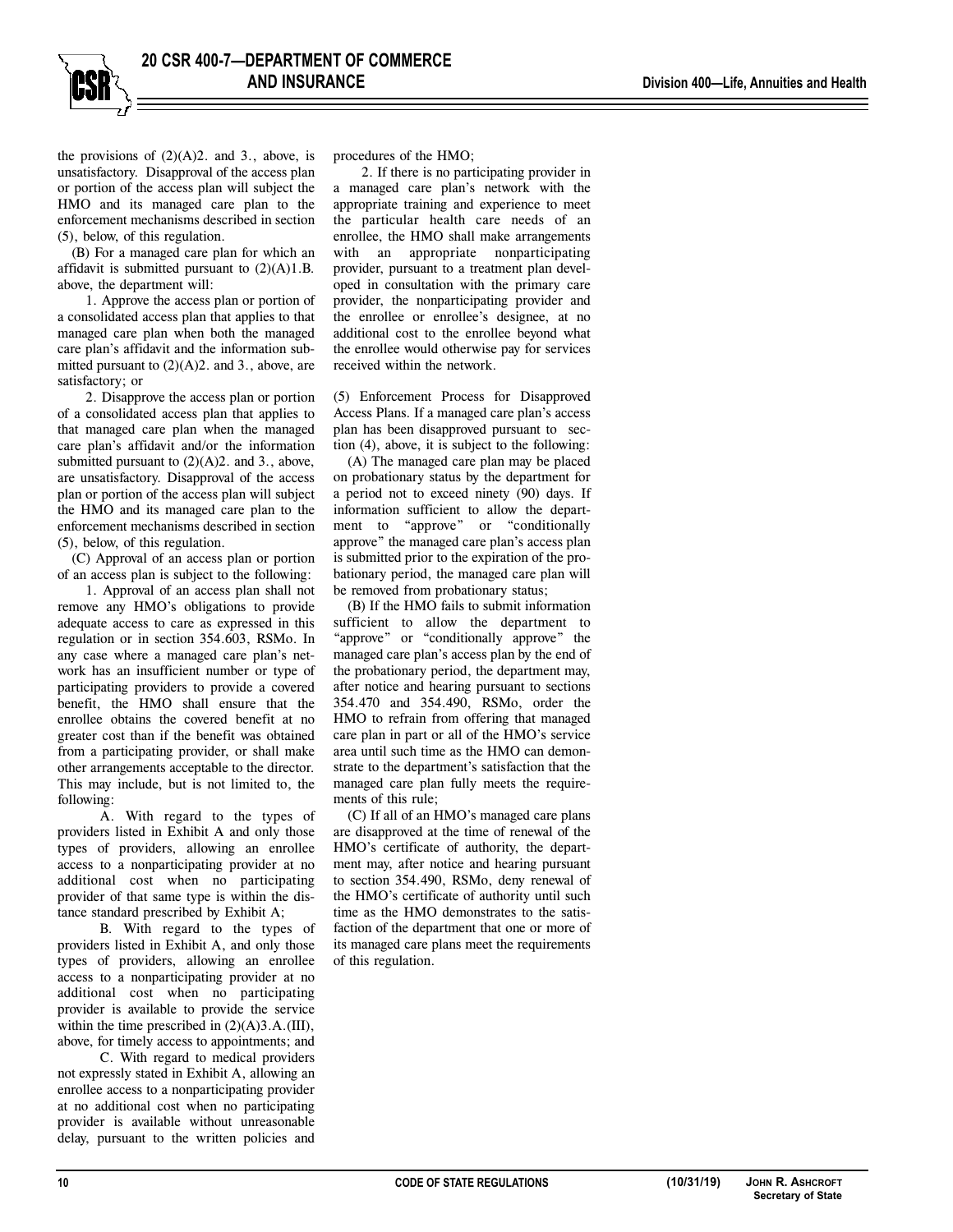Exhibit  $\Lambda$ 

|                                               | Distance Standards |              |              |  |  |  |
|-----------------------------------------------|--------------------|--------------|--------------|--|--|--|
| Provider/Service Type                         | Urban County       | Basic County | Rural County |  |  |  |
| <b>Physicians</b>                             |                    |              |              |  |  |  |
| PCPs                                          | 10                 | 20           | 30           |  |  |  |
| Obstetrics/Gynecology                         | 15                 | 30           | 60           |  |  |  |
| Ncurology                                     | 25                 | 50           | 100          |  |  |  |
| Dermatology                                   | 25                 | 50           | 100          |  |  |  |
| Physical Medicine Rehab                       | 25                 | 50           | 100          |  |  |  |
| Podiatry                                      | 25                 | 50           | 100          |  |  |  |
| Vision Care/Primary Eye Care                  | 15                 | 30           | 60           |  |  |  |
| Аћстеу                                        | 25                 | 50           | 100          |  |  |  |
| Cardiology                                    | 25                 | 50           | 100          |  |  |  |
| Endocrinology                                 | 25                 | 50           | 100          |  |  |  |
| Gastrocnicrology                              | 25                 | 50           | 100          |  |  |  |
| Hematology/Oncology                           | 25                 | 50           | 100          |  |  |  |
| <b>Infectious Disease</b>                     | 25                 | 50           | 100          |  |  |  |
| Nepluplogy                                    | 25                 | 50           | 100          |  |  |  |
| Ophilialmology                                | 25                 | 50           | 100          |  |  |  |
| Orthopedics                                   | 25                 | 50           | 100          |  |  |  |
| Otolaryugology                                | 25                 | 50           | 100          |  |  |  |
| Pediatric                                     | 25                 | 50           | 100          |  |  |  |
| Pulmonary Disease                             | 25                 | 50           | 100          |  |  |  |
| Rheumatology                                  | 25                 | 50           | 100          |  |  |  |
| Unology                                       | 25                 | 50           | 100          |  |  |  |
| General surgery                               | 15                 | 30           | 60           |  |  |  |
| Psychiatrist-Adult/General                    | 15                 | 40           | 80           |  |  |  |
| Psychiatrist-Child/Adolescent                 | 22                 | 45           | 9O           |  |  |  |
| Psychologists/Other Therapists                | 10                 | 20           | 40           |  |  |  |
| <b>Chiropmetor</b>                            | 15                 | 30           | 60           |  |  |  |
| Hospitals                                     |                    |              |              |  |  |  |
| Basic Hospital                                | 30                 | 30           | 30           |  |  |  |
| Secondary Hospital                            | 50                 | 50           | 50           |  |  |  |
| Tertiary Services                             |                    |              |              |  |  |  |
| Level I or Level II trauma unit               | 100                | 100          | 100          |  |  |  |
| Neonatal intensive care unit                  | 100                | 100          | 100          |  |  |  |
| Perinatology services                         | 100                | 100          | 100          |  |  |  |
| Comprehensive cancer services                 | 100                | 100          | 100          |  |  |  |
| Comprehensive cardiac services                | 100                | 100          | 100          |  |  |  |
| Pediatric subspecialty care                   | 100                | 100          | 100          |  |  |  |
| Mental Health Facilities                      |                    |              |              |  |  |  |
| Imputient mental health treatment facility    | 25                 | 40           | 75           |  |  |  |
| Ambulatory mental health treatment providers  | 15                 | 25           | 45           |  |  |  |
| Residential mental health treatment providers | 20                 | 30           | 50           |  |  |  |
| Ancillary Services                            |                    |              |              |  |  |  |
| Physical Therapy                              | 30                 | 30           | 30           |  |  |  |
| Occupational Therapy                          | 30                 | 30           | 30           |  |  |  |
| Speech Therapy                                | 50                 | 50           | 50           |  |  |  |
| Audiology                                     | 50                 | 50           | 50           |  |  |  |
| Pharmacy                                      |                    |              |              |  |  |  |
| Pharmacy                                      | 10                 | 20           | 30           |  |  |  |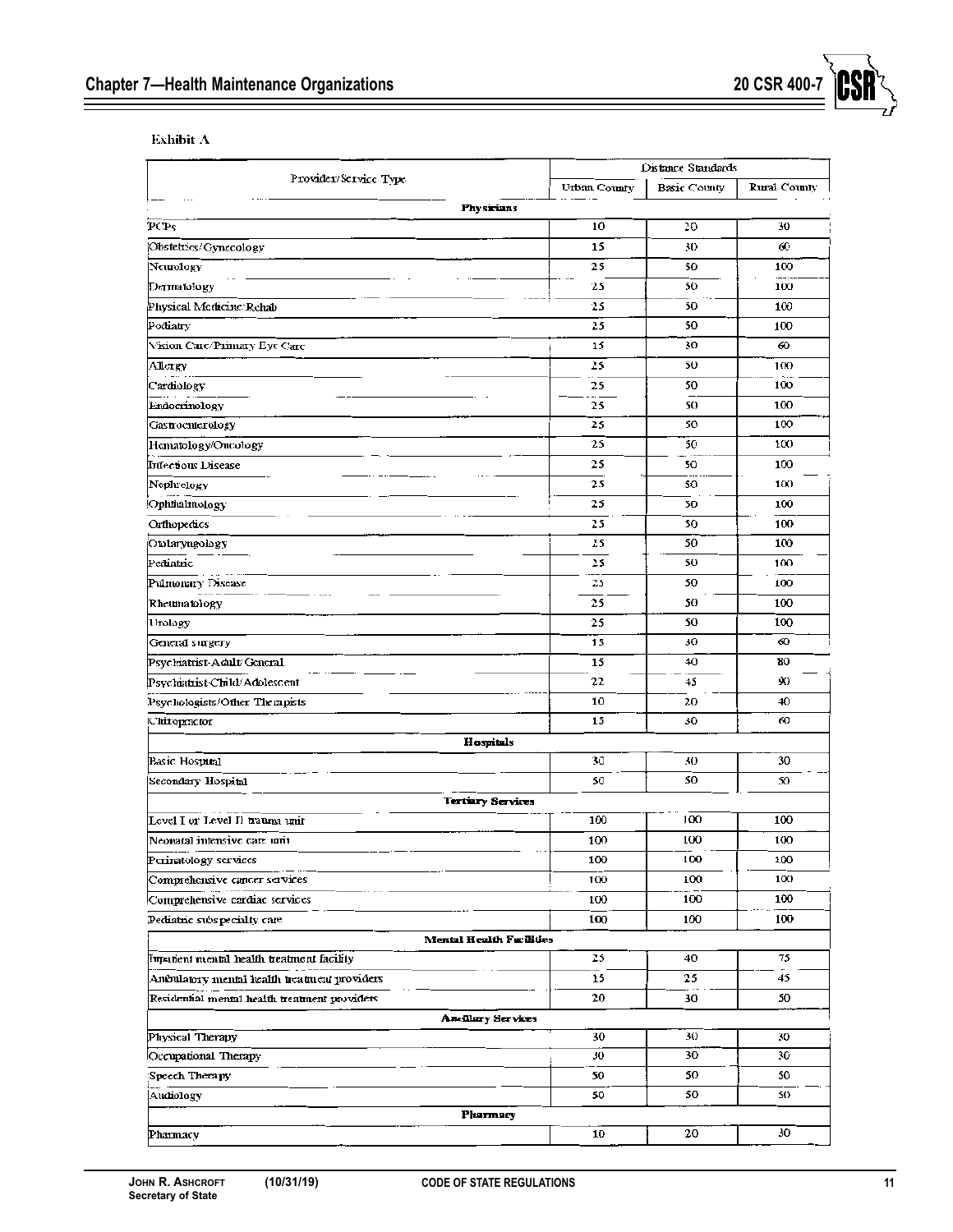|                  |                                                                                                                         | 20 CSR 400-7-DEPARTMENT OF COMMERCE<br><b>AND INSURANCE</b>                            |                                                                                                                         | Division 400-Life, Annuities and Health                                                                                                                                                                                                                                                                                                                                                                                                                                                                                                            |
|------------------|-------------------------------------------------------------------------------------------------------------------------|----------------------------------------------------------------------------------------|-------------------------------------------------------------------------------------------------------------------------|----------------------------------------------------------------------------------------------------------------------------------------------------------------------------------------------------------------------------------------------------------------------------------------------------------------------------------------------------------------------------------------------------------------------------------------------------------------------------------------------------------------------------------------------------|
| <b>Exhibit B</b> |                                                                                                                         |                                                                                        |                                                                                                                         |                                                                                                                                                                                                                                                                                                                                                                                                                                                                                                                                                    |
|                  |                                                                                                                         |                                                                                        | AFFIDAVIT PURSUANT TO 20 CSR 400-7.095(2)(A)1.B.                                                                        |                                                                                                                                                                                                                                                                                                                                                                                                                                                                                                                                                    |
|                  |                                                                                                                         | SS.                                                                                    |                                                                                                                         |                                                                                                                                                                                                                                                                                                                                                                                                                                                                                                                                                    |
|                  | County of $\overline{\phantom{a}}$                                                                                      |                                                                                        |                                                                                                                         |                                                                                                                                                                                                                                                                                                                                                                                                                                                                                                                                                    |
|                  |                                                                                                                         | (Insert Name)                                                                          |                                                                                                                         | , first being duly sworn, on his/her oath states:                                                                                                                                                                                                                                                                                                                                                                                                                                                                                                  |
|                  |                                                                                                                         |                                                                                        | $\circ$ f                                                                                                               | (Insert Name of HMO)                                                                                                                                                                                                                                                                                                                                                                                                                                                                                                                               |
|                  | a(n)<br>on behalf of said corporation;                                                                                  | (Insert State of Incorporation)                                                        |                                                                                                                         | corporation, and as such officer is duly authorized to make this affidavit                                                                                                                                                                                                                                                                                                                                                                                                                                                                         |
|                  |                                                                                                                         | The managed care plan to which this affidavit applies is known by the product name(s): |                                                                                                                         |                                                                                                                                                                                                                                                                                                                                                                                                                                                                                                                                                    |
|                  |                                                                                                                         |                                                                                        | (Insert Product Name(s) used by the HMO for this Managed Care Plan; if none, so state)                                  |                                                                                                                                                                                                                                                                                                                                                                                                                                                                                                                                                    |
|                  |                                                                                                                         | The form number(s) of the health benefit plan for this managed care plan are:          |                                                                                                                         |                                                                                                                                                                                                                                                                                                                                                                                                                                                                                                                                                    |
|                  |                                                                                                                         |                                                                                        | (Insert Form Numbers as Filed for Approval with the Department of Commerce and Insurance)                               |                                                                                                                                                                                                                                                                                                                                                                                                                                                                                                                                                    |
|                  |                                                                                                                         |                                                                                        | The effective dates for each accreditation for Medicare+Choice $(M+C)$ or successor coordinated care plan contract are: |                                                                                                                                                                                                                                                                                                                                                                                                                                                                                                                                                    |
|                  |                                                                                                                         |                                                                                        |                                                                                                                         |                                                                                                                                                                                                                                                                                                                                                                                                                                                                                                                                                    |
|                  | This managed care plan meets the following criteria:<br>(insert an "X" in one or more of the following, as applicable.) |                                                                                        |                                                                                                                         |                                                                                                                                                                                                                                                                                                                                                                                                                                                                                                                                                    |
|                  |                                                                                                                         | Medicare and Medicaid Services, and the contract is currently in effect;               |                                                                                                                         | The managed care plan is an $M+C$ or successor coordinated care plan offered pursuant to a contract with the federal Centers for                                                                                                                                                                                                                                                                                                                                                                                                                   |
|                  |                                                                                                                         | level of "accredited" or better, and the accreditation is currently in effect;         |                                                                                                                         | The managed care plan is accredited by the National Committee for Quality Assurance (NCQA), or successor organization, at a                                                                                                                                                                                                                                                                                                                                                                                                                        |
|                  |                                                                                                                         |                                                                                        |                                                                                                                         | All/some (circle one) of the managed care plan's network is accredited by the Joint Commission on the Accreditation of Health Orga-<br>nizations (JCAHO), or successor organization, at a level of "accredited" or better, and the accreditation is currently in effect. There<br>are no Type I recommendations for standards related to access to care. (If "some" is circled, additional information for that por-<br>tion of the Network not covered by the JCAHO accreditation must be submitted pursuant to 20 CSR 400-7.095(2)(A)1.A. or B.) |
|                  |                                                                                                                         | URAC Health Plan accreditation, and the accreditation is currently in effect;          |                                                                                                                         | The managed care plan is accredited by the utilization review accreditation commission (URAC), or successor organization, for full                                                                                                                                                                                                                                                                                                                                                                                                                 |
|                  |                                                                                                                         |                                                                                        |                                                                                                                         |                                                                                                                                                                                                                                                                                                                                                                                                                                                                                                                                                    |
|                  |                                                                                                                         | (Signature of Affiant Corporate Officer)                                               |                                                                                                                         |                                                                                                                                                                                                                                                                                                                                                                                                                                                                                                                                                    |
|                  |                                                                                                                         |                                                                                        |                                                                                                                         |                                                                                                                                                                                                                                                                                                                                                                                                                                                                                                                                                    |
|                  |                                                                                                                         |                                                                                        |                                                                                                                         |                                                                                                                                                                                                                                                                                                                                                                                                                                                                                                                                                    |
|                  |                                                                                                                         |                                                                                        |                                                                                                                         |                                                                                                                                                                                                                                                                                                                                                                                                                                                                                                                                                    |

Notary Public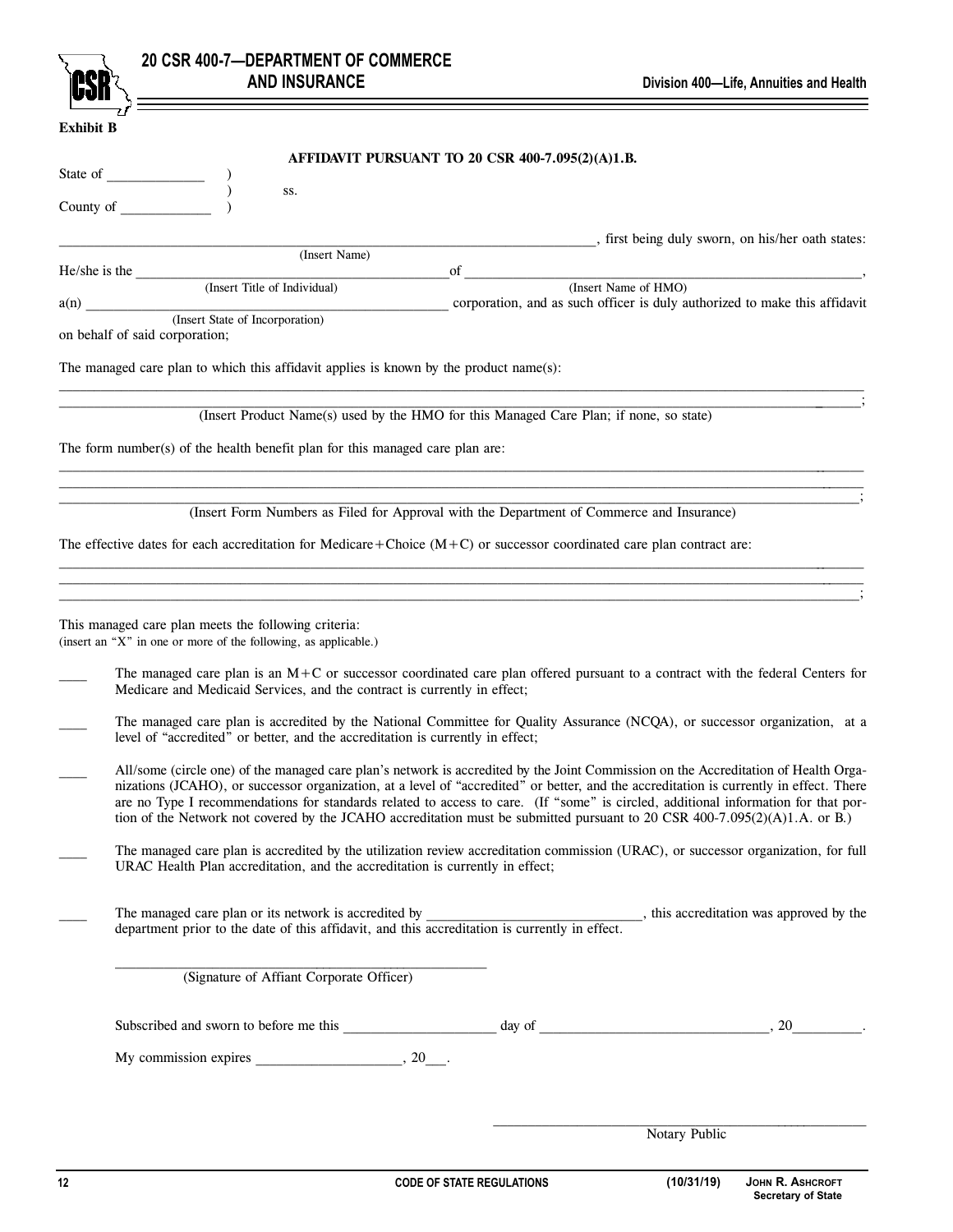

*AUTHORITY: sections 354.615 and 374.045, RSMo 2000 and 354.405 and 354.603, RSMo Supp. 2006.\* Original rule filed Nov. 3, 1997, effective May 30, 1998. Rescinded and readopted: Filed Oct. 1, 2002, effective April 30, 2003. Amended: Filed May 11, 2004, effective Dec. 30, 2004. Amended: Filed July 29, 2005, effective Feb. 28, 2006. Amended: Filed Dec. 14, 2006, effective June 30, 2007. Non-substantive change filed Sept. 11, 2019, published Oct. 31, 2019.* 

*\*Original authority: 354.405, RSMo 1983, amended 1997, 2003; 354.603, RSMo 1997, amended 2001, 2003; 354.615, RSMo 1997; and 374.045, RSMo 1967, amended 1993, 1995.* 

**20 CSR 400-7.100 Copayments**  (Rescinded September 30, 2019)

*AUTHORITY: sections 354.430 and 354.485, RSMo 1986. This rule was previously filed as 4 CSR 190-15.190. Original rule filed Nov. 2, 1987, effective April 11, 1988. Amended: Filed Aug. 16, 1989, effective Dec. 15, 1989. Rescinded: Filed March 8, 2019, effective Sept. 30, 2019.* 

#### **20 CSR 400-7.110 Health Maintenance Organizations—Resolution of Enrollee Grievances**

(Rescinded September 30, 2019)

*AUTHORITY: sections 354.430, 354.445 and 354.485, RSMo 1986. Original rule filed April 14, 1992, effective Feb. 26, 1993. Rescinded: Filed March 8, 2019, effective Sept. 30, 2019.* 

#### **20 CSR 400-7.120 Health Maintenance Organizations—Enrollee Participation**

*PURPOSE: This rule sets forth the health maintenance organization's method for enrollees to participate in matters of policy and operation. This rule is promulgated pursuant to section 354.485, RSMo and implements section 354.420, RSMo.* 

#### (1) Definitions.

(A) Enrollee means an individual who is covered by a health maintenance organization (HMO).

(B) Evidence of coverage means any certificate, agreement or contract issued to an enrollee which sets out the coverage to which the enrollee is entitled under the HMO contract which covers the enrollee.

(2) Enrollee Participation. Every HMO shall establish a mechanism which affords enrollees an opportunity to participate in matters of the HMO's policy and operation. The HMO in its evidence of coverage shall clearly advise the member that a mechanism which affords enrollees an opportunity to participate in matters of the HMO's policy and operation, and which has been approved by the Missouri Department of Commerce and Insurance, will be made available to this member upon request. At a minimum, the mechanism used must both afford enrollees an opportunity to offer appropriate suggestions to the policymaking body of the HMO and ensure that the policymaking body gives these suggestions due consideration, and either approves or disapproves them. For purposes of this section, suggestions deemed appropriate for presentation to the policymaking body shall be those selected by either an enrollee advisory committee, the composition of which is set forth in the HMO's organizational documents or such other means as have been approved by the director.

(3) Discipline. The director of the Department of Commerce and Insurance may institute disciplinary action for a violation of this rule in accordance with the provisions of section 354.500, RSMo and any other applicable law.

*AUTHORITY: sections 354.420 and 354.485, RSMo 1986.\* Original rule filed April 14, 1992, effective Feb. 26, 1993. Non-substantive change filed Sept. 11, 2019, published Oct. 31, 2019.* 

*\*Original authority: 354.420, RSMo 1983 and 354.485, RSMo 1983.* 

#### **20 CSR 400-7.130 Authorization for Emergency Medical Services**  (Rescinded September 30, 2019)

*AUTHORITY: sections 354.410, 354.470 and 354.485, RSMo 1986. Original rule filed April 14, 1992, effective Feb. 26, 1993. Rescinded: Filed March 8, 2019, effective Sept. 30, 2019.* 

#### **20 CSR 400-7.140 Health Maintenance Organizations—Reinsurance Agreements**

*PURPOSE: This rule sets forth the requirements that relate to the filing of reinsurance agreements with the Department of Commerce and Insurance. This rule is promulgated pursuant to section 354.485, RSMo and implements sections 354.405.5. and 354.410.1(3)(c) and (6), RSMo.* 

(1) Definition. As used in this rule, a contract of reinsurance means the entire contract, including the signatures of the representatives of the health maintenance organization (HMO) and the reinsurer, and any binders, certificates, attachments, amendments or modifications to the contract.

(2) Filing. A contract of reinsurance shall be submitted to the Department of Commerce and Insurance for filing and approval no later than ten (10) working days after receipt by the HMO. If it appears there will be a substantial delay between the issuance of a binder and all other documents connected with the contract of reinsurance, or difficulty in obtaining a contract of reinsurance as evidenced by the negotiation process, the HMO shall file a copy of the binder or a letter signed by an officer of the reinsurer explaining the circumstances pertaining to the delay. After filing this binder or letter, the HMO shall file its contract of reinsurance ten (10) working days after receipt of the contract. Proof of coverage shall be filed no later than ten (10) working days after its effective date.

(3) Provisions. A contract of reinsurance shall not contain a provision stating that the contract of reinsurance will not apply or will become ineffective in the event the HMO is unable to meet its financial obligations or is insolvent.

(4) Requests. Upon request by the director of the Department of Commerce and Insurance or his/her appointee, the HMO shall provide promptly to the Department of Commerce and Insurance all contracts of reinsurance required by this section and available to the HMO.

(5) Discipline. The director of the Department of Commerce and Insurance may institute disciplinary action for violation of this rule in accordance with the provisions of section 354.500, RSMo and any other applicable law.

*AUTHORITY: sections 354.405, 354.410 and 354.485, RSMo 1986.\* Original rule filed April 14, 1992, effective Feb. 26, 1993. Nonsubstantive change filed Sept. 11, 2019, published Oct. 31, 2019.* 

*\*Original authority: 354.405, RSMo 1983; 354.410, RSMo 1983; and 354.458, RSMo 1983. 1983.* 

#### **20 CSR 400-7.150 Health Maintenance Organizations—Disenrollments**  (Rescinded September 30, 2019)